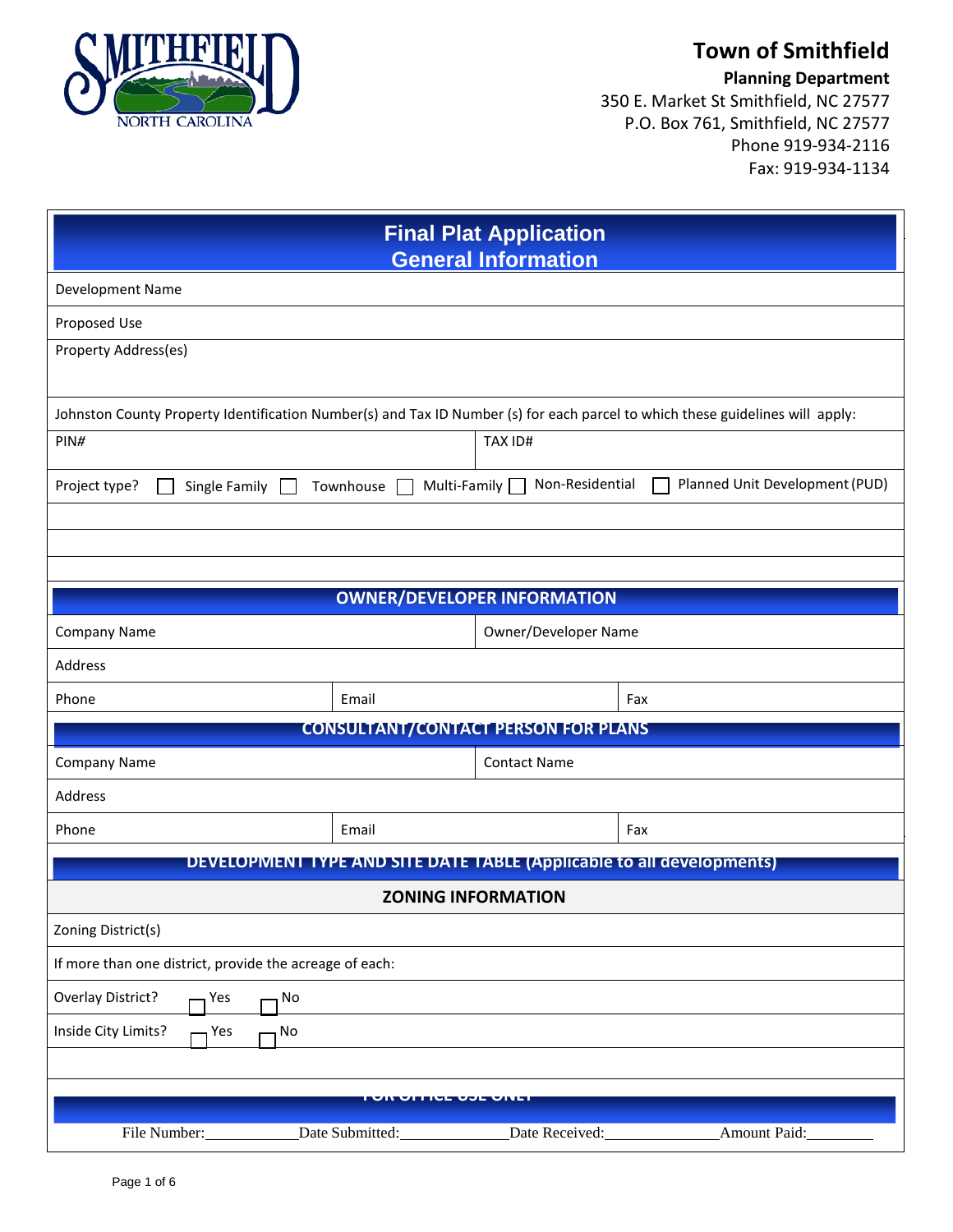Application for Final Plat review shall be submitted to the Town of Smithfield Planning Department within 24 months of preliminary plat approval and infrastructure improvements for all approved preliminary subdivisions. The UDO Administrator shall determine whether or not the final plat substantially agrees with the approved preliminary plan and submit to the Town Council for approval. If substantial differences exist, the Town Council may deny the final plat and require that a new preliminary plat be submitted. If the plat substantially agrees with the preliminary plat, the Town Council shall approve the final plat within thirty (30) days after first consideration, if the Town Council has accepted the publicly dedicated improvements or approved a performance bond agreement. Only after the final plat has been approved and recorded at the Johnston County Register of Deeds office shall any lots be transferred or conveyed. The plat must be recorded within 30 days after approval.

Complete this application in compliance with Article 10, of the Unified Development Ordinance (UDO). In order to ensure that the proposed subdivision complies with Town regulations, we recommend that the applicant review the Town of Smithfield UDO; the Ordinance may be accessed at [www.smithfield](http://www.smithfield-nc.com./)[nc.com.](http://www.smithfield-nc.com./)

Final Plat Application fee is \$250.00. Assessment does not include the cost of building, zoning, sign, or use permits. All fees are charged per application, and are non-refundable and non-transferrable. Applications will not be reviewed unless fees have been paid in full.

## **Final Plat review submissions shall include:**

- A completed application (including the attached checklist)
- Final plat application fee of \$250.00
- Two (2) sets of plans for review
- Two sets of as-built drawings for all work completed.
- Property Owners Association documents and covenants that include provisions for the ownership and maintenance of all privately-held facilities.
- Performance Guarantees in the form of a Surety bond, Letter of Credit or other form of guarantee that provides equivalent security for any agreed upon work to be completed after final plat approval.
- Recreation payment in lieu of property dedication for review by the Town of Smithfield Parks & Recreation Director and approved by Town Council.

Submit application, fees and supporting documents to the Town of Smithfield Planning Department along with digital copies of all required material.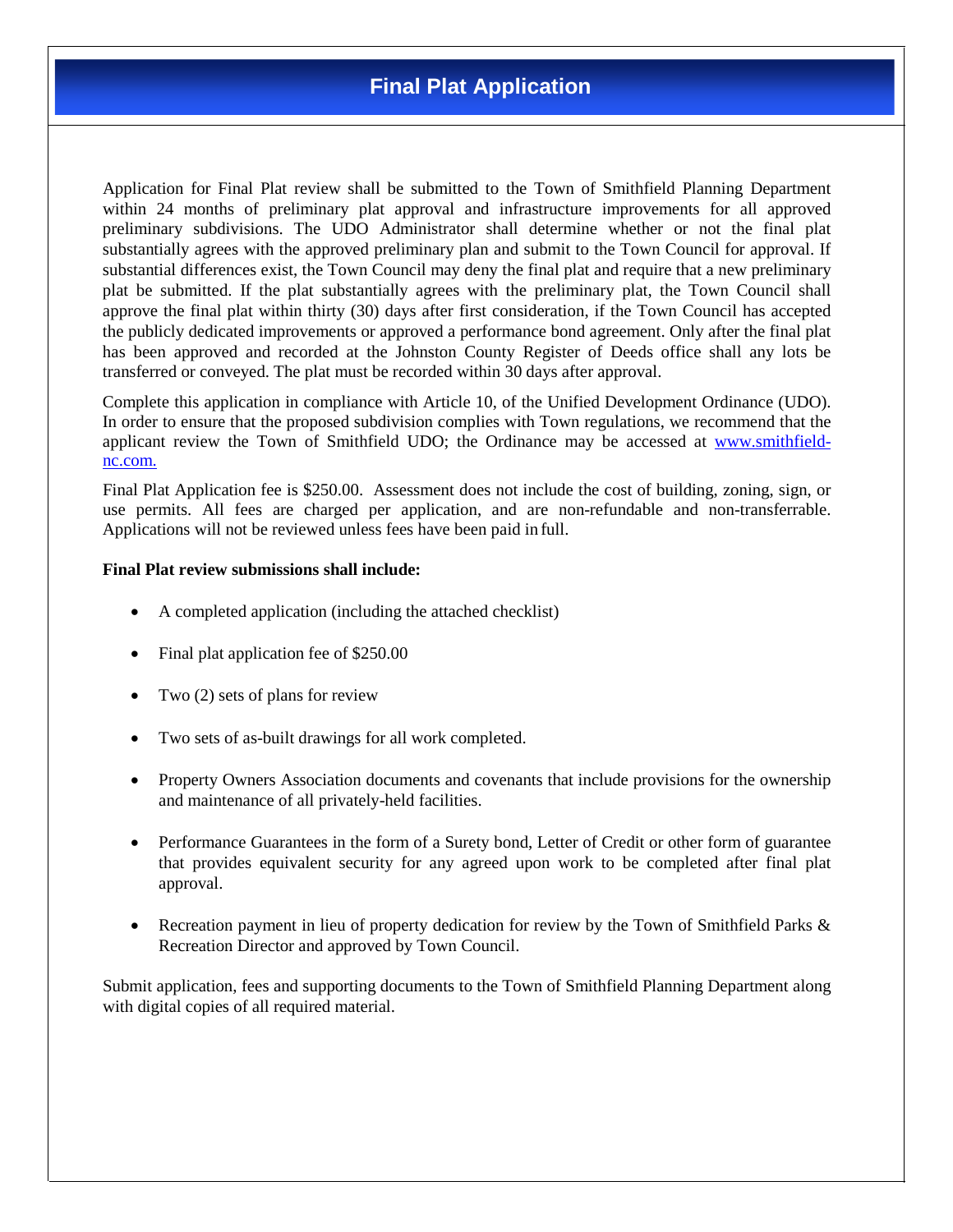| <b>STORMWATER INFORMATION</b>                                                                                                                                                                                                                                                                                                                                                                                                                                                                                                                                                                                                                                                                                                                 |                                                         |                                   |             |  |
|-----------------------------------------------------------------------------------------------------------------------------------------------------------------------------------------------------------------------------------------------------------------------------------------------------------------------------------------------------------------------------------------------------------------------------------------------------------------------------------------------------------------------------------------------------------------------------------------------------------------------------------------------------------------------------------------------------------------------------------------------|---------------------------------------------------------|-----------------------------------|-------------|--|
| <b>Existing Impervious Surface</b>                                                                                                                                                                                                                                                                                                                                                                                                                                                                                                                                                                                                                                                                                                            | acres/sf                                                | Flood Hazard Area                 | No<br>Yes   |  |
| Proposed Impervious Surface                                                                                                                                                                                                                                                                                                                                                                                                                                                                                                                                                                                                                                                                                                                   | acres/sf                                                | Neuse River Buffer                | No<br>  Yes |  |
| Watershed protection Area Yes                                                                                                                                                                                                                                                                                                                                                                                                                                                                                                                                                                                                                                                                                                                 | No                                                      | Wetlands                          | Yes<br>No   |  |
| If in a Flood Hazard Area, provide the FEMA Map Panel # and Base Flood Elevation                                                                                                                                                                                                                                                                                                                                                                                                                                                                                                                                                                                                                                                              |                                                         |                                   |             |  |
|                                                                                                                                                                                                                                                                                                                                                                                                                                                                                                                                                                                                                                                                                                                                               |                                                         | <b>NUMBER OF LOTS AND DENSITY</b> |             |  |
| Overall Unit(s)/Acre Densities Per Zoning Districts<br>Total # of Single Family Lots                                                                                                                                                                                                                                                                                                                                                                                                                                                                                                                                                                                                                                                          |                                                         |                                   |             |  |
| Total # of Townhouse Lots                                                                                                                                                                                                                                                                                                                                                                                                                                                                                                                                                                                                                                                                                                                     | Acreage in active open space                            |                                   |             |  |
| Total # of All Lots                                                                                                                                                                                                                                                                                                                                                                                                                                                                                                                                                                                                                                                                                                                           |                                                         | Acreage in passive open space     |             |  |
|                                                                                                                                                                                                                                                                                                                                                                                                                                                                                                                                                                                                                                                                                                                                               |                                                         |                                   |             |  |
|                                                                                                                                                                                                                                                                                                                                                                                                                                                                                                                                                                                                                                                                                                                                               |                                                         |                                   |             |  |
|                                                                                                                                                                                                                                                                                                                                                                                                                                                                                                                                                                                                                                                                                                                                               | <b>SIGNATURE BLOCK (Applicable to all developments)</b> |                                   |             |  |
| In filing this plan as the property owner(s), I/we do hereby agree and firmly bind ourselves, my/our heirs, executors, administrators,<br>successors and assigns jointly and severally to construct all improvements and make all dedications as shown on this proposed<br>subdivision plan as approved by the Town.<br>I hereby designate<br>to serve as my agent regarding this application, toreceive and<br>respond to administrative comments, to resubmit plans on my behalf, and to represent me in any public meeting regarding this<br>application.<br>I/we have read, acknowledge, and affirm that this project is conforming to all application requirements applicable with the<br>proposed development use.<br>Signature<br>Date |                                                         |                                   |             |  |
| <b>Date</b><br>Signature                                                                                                                                                                                                                                                                                                                                                                                                                                                                                                                                                                                                                                                                                                                      |                                                         |                                   |             |  |
|                                                                                                                                                                                                                                                                                                                                                                                                                                                                                                                                                                                                                                                                                                                                               | <b>REVIEW FEES</b>                                      |                                   |             |  |
| $\Box$<br>Final Plat (Submit 2 paper copies & 1 Digital copy on CD) \$250.00                                                                                                                                                                                                                                                                                                                                                                                                                                                                                                                                                                                                                                                                  |                                                         |                                   |             |  |
|                                                                                                                                                                                                                                                                                                                                                                                                                                                                                                                                                                                                                                                                                                                                               |                                                         |                                   |             |  |
|                                                                                                                                                                                                                                                                                                                                                                                                                                                                                                                                                                                                                                                                                                                                               |                                                         |                                   |             |  |
|                                                                                                                                                                                                                                                                                                                                                                                                                                                                                                                                                                                                                                                                                                                                               |                                                         |                                   |             |  |
|                                                                                                                                                                                                                                                                                                                                                                                                                                                                                                                                                                                                                                                                                                                                               |                                                         |                                   |             |  |
|                                                                                                                                                                                                                                                                                                                                                                                                                                                                                                                                                                                                                                                                                                                                               |                                                         |                                   |             |  |
| <b>FOR OFFICE USE ONLY</b>                                                                                                                                                                                                                                                                                                                                                                                                                                                                                                                                                                                                                                                                                                                    |                                                         |                                   |             |  |
|                                                                                                                                                                                                                                                                                                                                                                                                                                                                                                                                                                                                                                                                                                                                               |                                                         |                                   |             |  |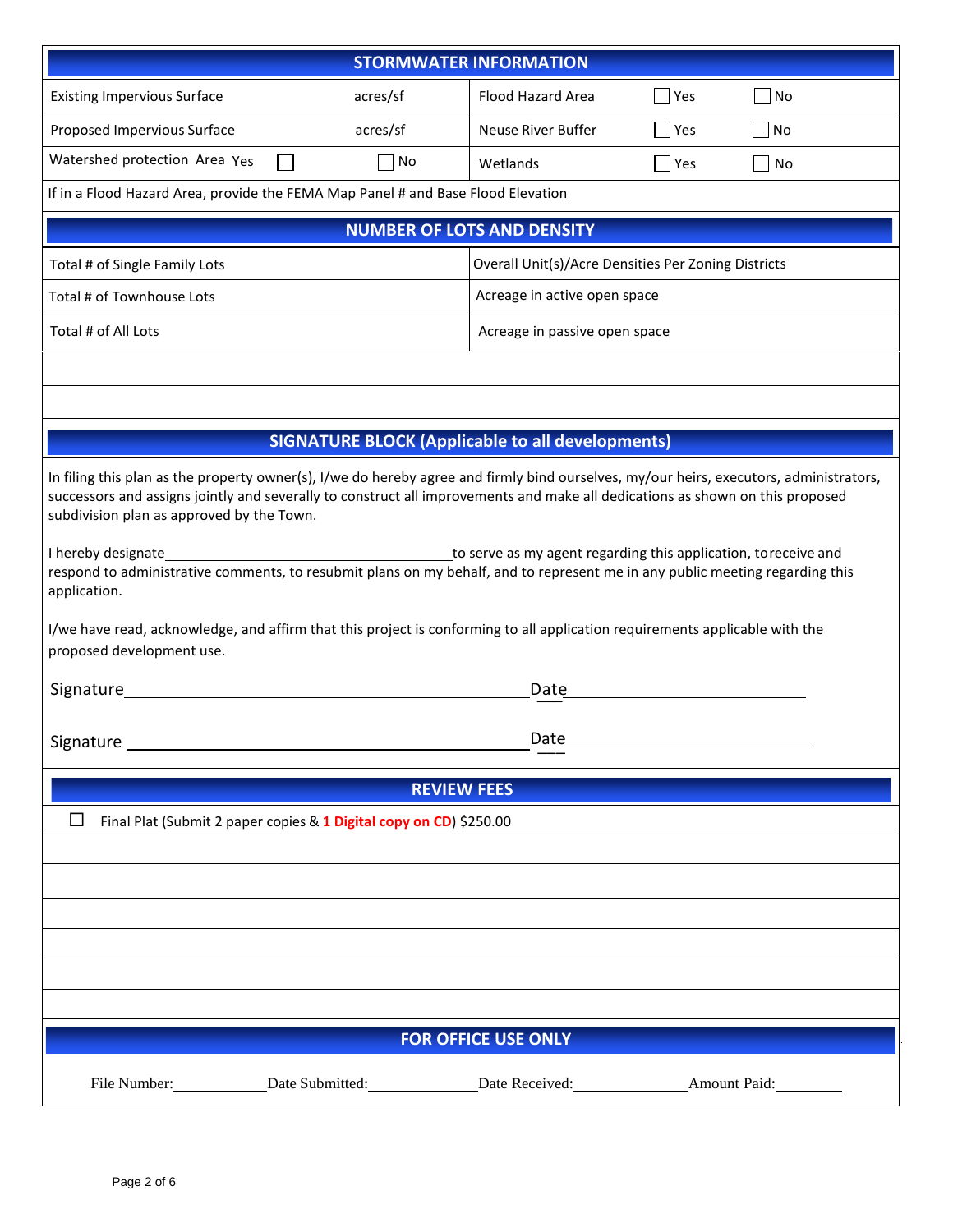The preliminary and final plats shall depict or contain the information indicated in the following table. An "X" indicates that the information is required.

| <b>Information</b>                                                                                                                                                                                                                                                                                                                                                                                                                                                     | <b>Preliminary Plat</b> | <b>Final Plat</b> |
|------------------------------------------------------------------------------------------------------------------------------------------------------------------------------------------------------------------------------------------------------------------------------------------------------------------------------------------------------------------------------------------------------------------------------------------------------------------------|-------------------------|-------------------|
| Vicinity map (6" W x 4" H) showing location of subdivision in relation to<br>neighboring tracts, subdivision, roads, and waterways (to include streets and<br>lots of adjacent developed or platted properties). Also include corporate<br>limits, Town boundaries, county lines if on or near subdivision tract.                                                                                                                                                      | X                       |                   |
| Boundaries of tract and portion to be subdivided, including total acreage to be<br>subdivided, distinctly and accurately represented with all bearings and<br>distances shown.                                                                                                                                                                                                                                                                                         | X                       | X                 |
| Proposed street layout and right-of-way width, lot layout and size of each lot.<br>Number lots consecutively throughout the subdivision.                                                                                                                                                                                                                                                                                                                               | X                       | X                 |
| Name of proposed subdivision.                                                                                                                                                                                                                                                                                                                                                                                                                                          | X                       | X                 |
| Statement from the Johnston County Health Department that a copy of the<br>sketch plan has been submitted to them, if septic tanks or other onsite water<br>or wastewater systems are to be used in the subdivision, AND/OR statement<br>from the County Public Utilities that application has been made for public<br>water and/or sewer permits.                                                                                                                     | x                       |                   |
| Graphic scale.                                                                                                                                                                                                                                                                                                                                                                                                                                                         | x                       | X                 |
| North arrow and orientation.                                                                                                                                                                                                                                                                                                                                                                                                                                           | x                       | X                 |
| Concurrent with submission of the Preliminary Plat to the Town, the<br>subdivider or planner shall submit copies of the Preliminary Plat and any<br>accompanying material to any other applicable agencies concerned with new<br>development, including, but not limited to: District Highway Engineer, County<br>Board of Education, U.S. Army Corps of Engineers, State Department of Natural<br>Resources and Community Development, for review and recommendation. | X                       |                   |
| List the proposed construction sequence.                                                                                                                                                                                                                                                                                                                                                                                                                               | X                       |                   |
| Storm water plan - see Article 10, Part VI.                                                                                                                                                                                                                                                                                                                                                                                                                            | x                       |                   |
| Show existing contour lines with no larger than five-foot contour intervals.                                                                                                                                                                                                                                                                                                                                                                                           | X                       |                   |
| New contour lines resulting from earth movement (shown as solid lines) with<br>no larger than five-foot contour intervals (existing lines should be shown as<br>dotted lines).                                                                                                                                                                                                                                                                                         | x                       |                   |
| Survey plat, date(s) survey was conducted and plat prepared, the name,<br>address, phone number, registration number and seal of the Registered Land<br>Surveyor.                                                                                                                                                                                                                                                                                                      | x                       | X                 |
| Names, addresses, and telephone numbers of all owners, mortgagees, land<br>planners, architects, landscape architects and professional engineers<br>responsible for the subdivision (include registration numbers and seals, where<br>applicable).                                                                                                                                                                                                                     | X                       | X                 |
| Date of the drawing(s) and latest revision date(s).                                                                                                                                                                                                                                                                                                                                                                                                                    | X                       | X                 |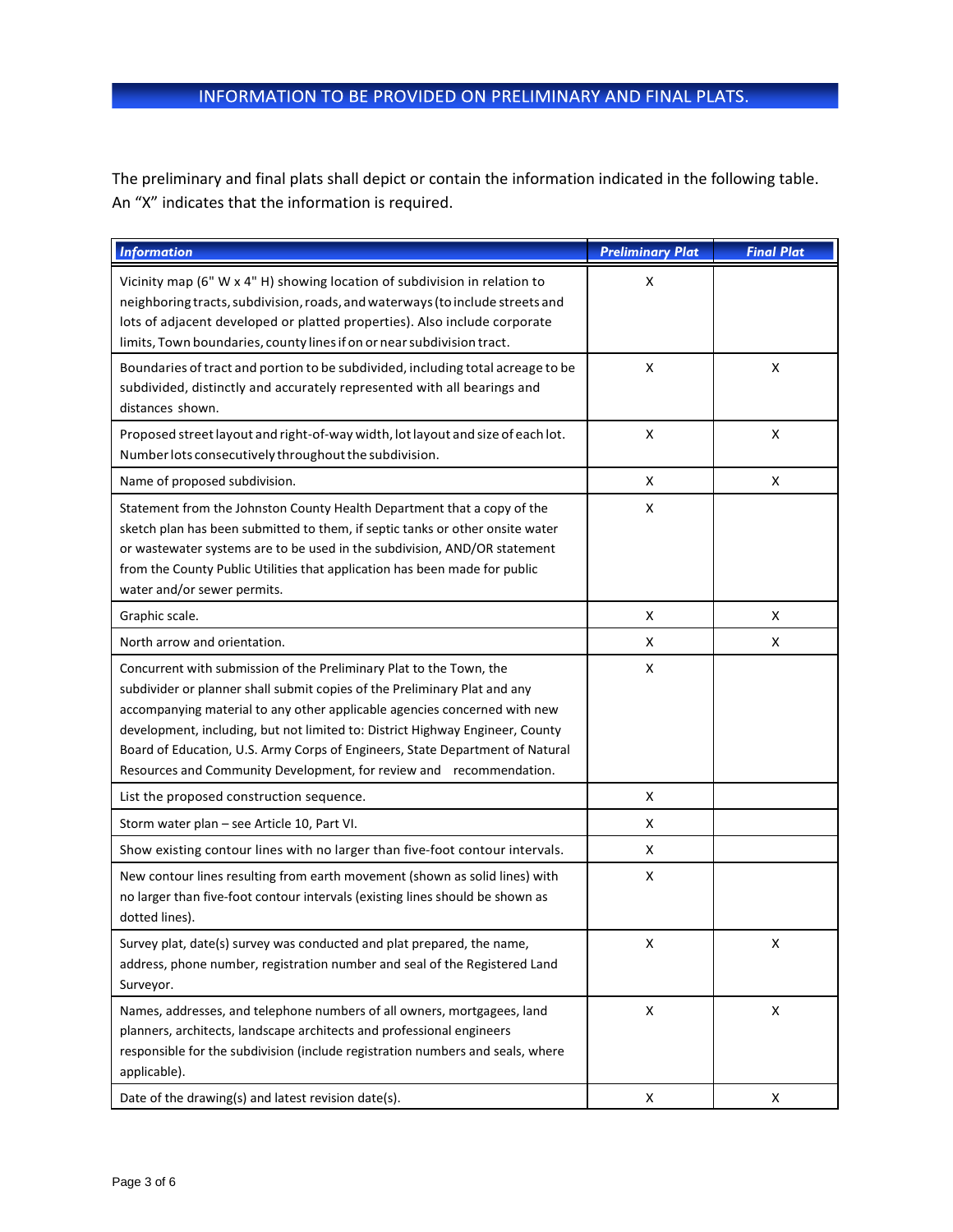| <b>Information</b>                                                                                                                                                                                                                                                                                                                                                                                                                                                                                                                                                                                                                      | <b>Preliminary Plat</b> | <b>Final Plat</b> |
|-----------------------------------------------------------------------------------------------------------------------------------------------------------------------------------------------------------------------------------------------------------------------------------------------------------------------------------------------------------------------------------------------------------------------------------------------------------------------------------------------------------------------------------------------------------------------------------------------------------------------------------------|-------------------------|-------------------|
| The owner's name(s) of adjoining properties and Zoning District of each parcel<br>within 100' of the proposed site.                                                                                                                                                                                                                                                                                                                                                                                                                                                                                                                     | X                       |                   |
| State on plans any variance request(s).                                                                                                                                                                                                                                                                                                                                                                                                                                                                                                                                                                                                 | X                       |                   |
| Show existing buildings or other structures, water courses, railroads, bridges,<br>culverts, storm drains, both on the land to be subdivided and land<br>immediately adjoining. Show wooded areas, marshes, swamps, rock outcrops,<br>ponds or lakes, streams or stream beds and any other natural features<br>affecting the site.                                                                                                                                                                                                                                                                                                      | X                       |                   |
| The exact location of the flood hazard, floodway and floodway fringe areas<br>from the community's FHBM or FIRM maps (FEMA). State the base flood<br>elevation data for subdivision.                                                                                                                                                                                                                                                                                                                                                                                                                                                    | X                       | X                 |
| Show the minimum building setback lines for each lot.                                                                                                                                                                                                                                                                                                                                                                                                                                                                                                                                                                                   | X                       | X                 |
| Provide grading and landscape plans. Proposed plantings or construction of<br>other devices to comply with the screening requirements of Article 10, Part II.                                                                                                                                                                                                                                                                                                                                                                                                                                                                           | X                       |                   |
| Show location of all proposed entrance or subdivision signage (see Section<br>$10.23.1$ ).                                                                                                                                                                                                                                                                                                                                                                                                                                                                                                                                              | X                       |                   |
| Show pump station detail including any tower, if applicable.                                                                                                                                                                                                                                                                                                                                                                                                                                                                                                                                                                            | X                       |                   |
| Show area which will not be disturbed of natural vegetation (percentage of<br>total site).                                                                                                                                                                                                                                                                                                                                                                                                                                                                                                                                              | X                       |                   |
| Label all buffer areas, if any, and provide percentage of total site.                                                                                                                                                                                                                                                                                                                                                                                                                                                                                                                                                                   | X                       | X                 |
| Show all riparian buffer areas.                                                                                                                                                                                                                                                                                                                                                                                                                                                                                                                                                                                                         | X                       | x                 |
| Show all watershed protection and management areas per Article 10, Part VI.                                                                                                                                                                                                                                                                                                                                                                                                                                                                                                                                                             | X                       | X                 |
| Soil erosion plan.                                                                                                                                                                                                                                                                                                                                                                                                                                                                                                                                                                                                                      | X                       |                   |
| Show temporary construction access pad.                                                                                                                                                                                                                                                                                                                                                                                                                                                                                                                                                                                                 | X                       |                   |
| Outdoor illumination with lighting fixtures and name of electricity provider.                                                                                                                                                                                                                                                                                                                                                                                                                                                                                                                                                           | X                       |                   |
| The following data concerning proposed streets:                                                                                                                                                                                                                                                                                                                                                                                                                                                                                                                                                                                         |                         |                   |
| Streets, labeled by classification (see Town of Smithfield construction<br>standards) and street name showing linear feet, whether curb and gutter<br>or shoulders and swales are to be provided and indicating street paving<br>widths, approximate grades and typical street cross-sections. Private roads<br>in subdivisions shall also be shown and clearly labeled as such.                                                                                                                                                                                                                                                        | X                       | X                 |
| Traffic signage location and detail.                                                                                                                                                                                                                                                                                                                                                                                                                                                                                                                                                                                                    | X                       |                   |
| Design engineering data for all corners and curves.                                                                                                                                                                                                                                                                                                                                                                                                                                                                                                                                                                                     | X                       | X                 |
| For office review; a complete site layout, including any future expansion<br>anticipated; horizontal alignment indicating general curve data on site<br>layout plan; vertical alignment indicated by percent grade, PI station and<br>vertical curve length on site plan layout; the District Engineer may require<br>the plotting of the ground profile and grade line for roads where special<br>conditions or problems exist; typical section indicating the pavement<br>design and width and the slopes, widths and details for either the curb and<br>gutter or the shoulder and ditch proposed; drainage facilities and drainage. | X                       |                   |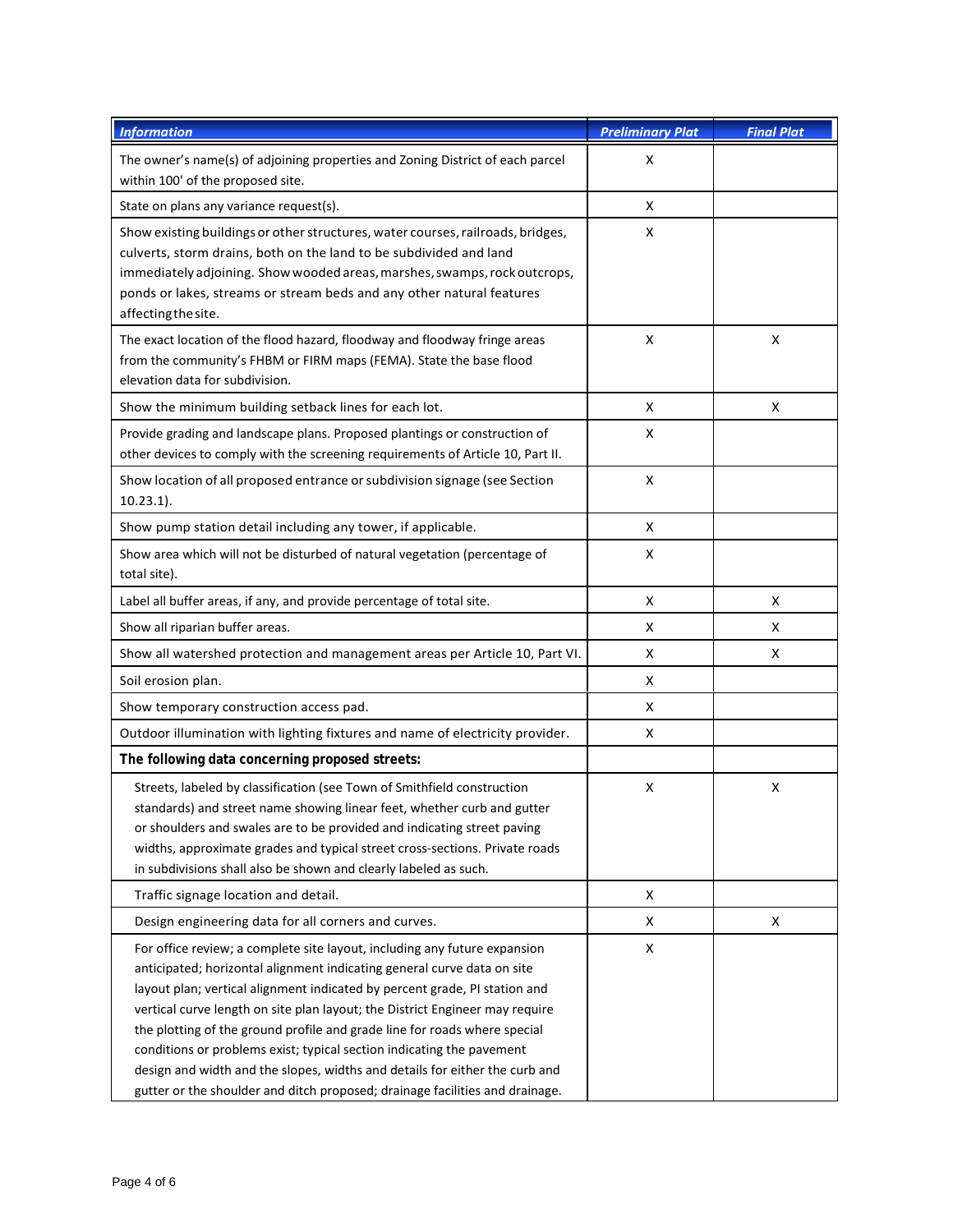| <b>Information</b>                                                                                                                                                                                                                                                                                                                                                  | <b>Preliminary Plat</b> | <b>Final Plat</b> |
|---------------------------------------------------------------------------------------------------------------------------------------------------------------------------------------------------------------------------------------------------------------------------------------------------------------------------------------------------------------------|-------------------------|-------------------|
| Type of street dedication; all streets must be designated public. (Where<br>public streets are involved which will be dedicated to the Town, the<br>subdivider must submit all street plans to the UDO Administrator for<br>approval prior to preliminary plat approval).                                                                                           | X                       | X                 |
| When streets have been accepted into the municipal or the state system<br>before lots are sold, a statement explaining the status of the street in<br>accordance with the Town of Smithfield construction standards.                                                                                                                                                | X                       | X                 |
| If any street is proposed to intersect with a state maintained road, a copy of<br>the application for driveway approval as required by the Department of<br>Transportation, Division of Highways Manual on Driveway Regulations.<br>(1) Evidence that the subdivider has applied for such approval.<br>(2) Evidence that the subdivider has obtained such approval. | Χ<br>X<br>X             |                   |
| The location and dimensions of all:                                                                                                                                                                                                                                                                                                                                 |                         |                   |
| Utility and other easements.                                                                                                                                                                                                                                                                                                                                        | X                       | X                 |
| Pedestrian and bicycle paths.                                                                                                                                                                                                                                                                                                                                       | X                       | X                 |
| Areas to be dedicated to or reserved for public use.                                                                                                                                                                                                                                                                                                                | X                       | X                 |
| The future ownership (dedication or reservation for public use to<br>governmental body or for owners to duly constituted homeowners'<br>association) of recreation and open space lands.                                                                                                                                                                            | X                       | X                 |
| Required riparian and stream buffer per Article 10, Part VI.                                                                                                                                                                                                                                                                                                        | X                       | X                 |
| The site/civil plans for utility layouts including:                                                                                                                                                                                                                                                                                                                 |                         |                   |
| Sanitary sewers, invert elevations at manhole (include profiles).                                                                                                                                                                                                                                                                                                   | X                       |                   |
| Storm sewers, invert elevations at manhole (include profiles).                                                                                                                                                                                                                                                                                                      | x                       |                   |
| Best management practices (BMPs)                                                                                                                                                                                                                                                                                                                                    | x                       |                   |
| Stormwater control structures                                                                                                                                                                                                                                                                                                                                       | x                       |                   |
| Other drainage facilities, if any.                                                                                                                                                                                                                                                                                                                                  | X                       |                   |
| Impervious surface ratios                                                                                                                                                                                                                                                                                                                                           | x                       |                   |
| Water distribution lines, including line sizes, the location of fire<br>hydrants, blow offs, manholes, force mains, and gate valves.                                                                                                                                                                                                                                | x                       |                   |
| Gas lines.                                                                                                                                                                                                                                                                                                                                                          | X                       |                   |
| Telephone lines.                                                                                                                                                                                                                                                                                                                                                    | X                       |                   |
| Electric lines.                                                                                                                                                                                                                                                                                                                                                     | x                       |                   |
| Plans for individual water supply and sewage disposal systems, if any.                                                                                                                                                                                                                                                                                              | X                       |                   |
| Provide site calculations including:                                                                                                                                                                                                                                                                                                                                |                         |                   |
| Acreage in buffering/recreation/open space requirements.                                                                                                                                                                                                                                                                                                            | X                       | X                 |
| Linear feet in streets and acreage.                                                                                                                                                                                                                                                                                                                                 | X                       | X                 |
| The name and location of any property or buildings within the proposed<br>subdivision or within any contiguous property that is located on the US<br>Department of Interior's National Register of Historic Places.                                                                                                                                                 | X                       | X                 |